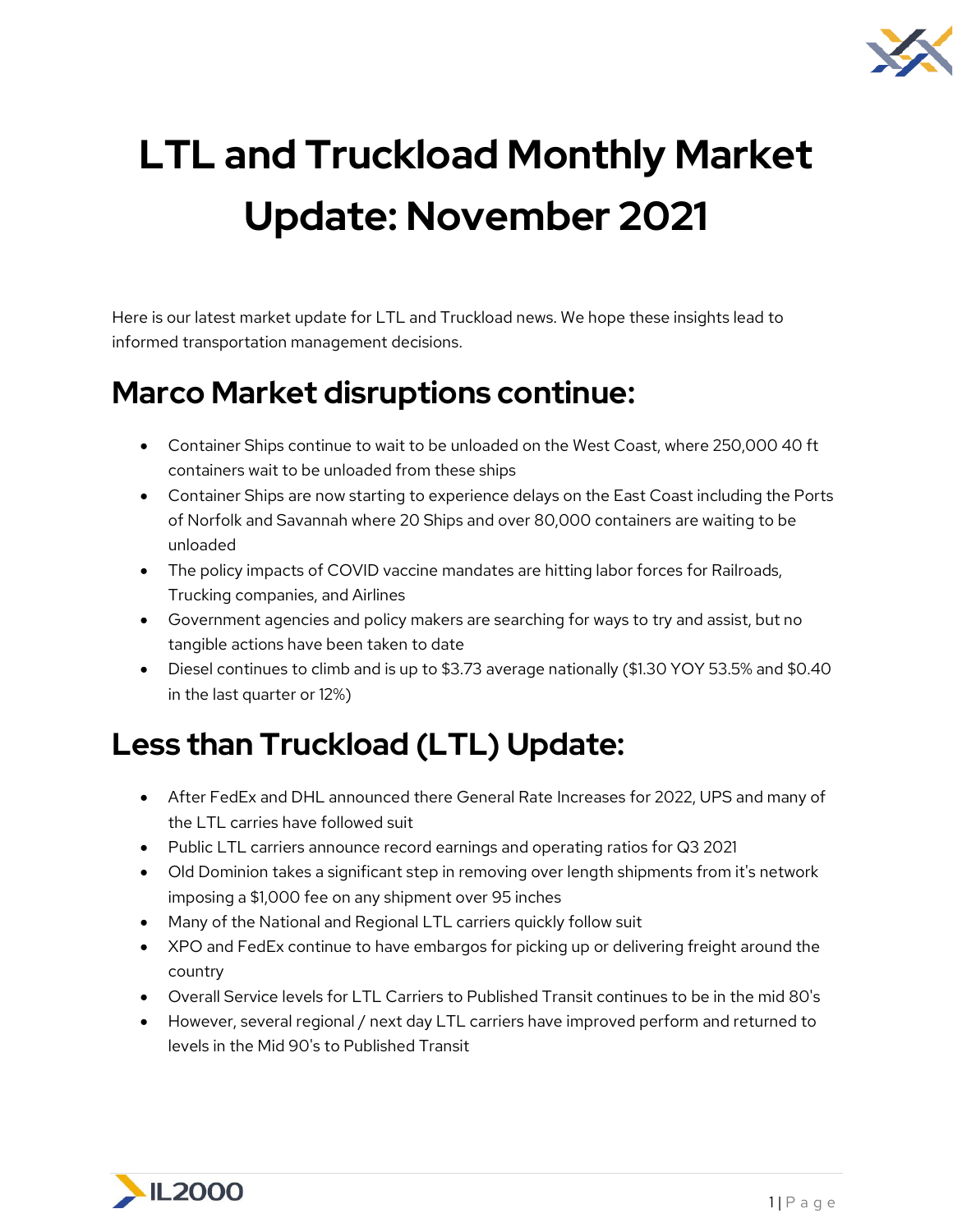



#### **Overall LTL Performance:**

# **Regional LTL Performance:**



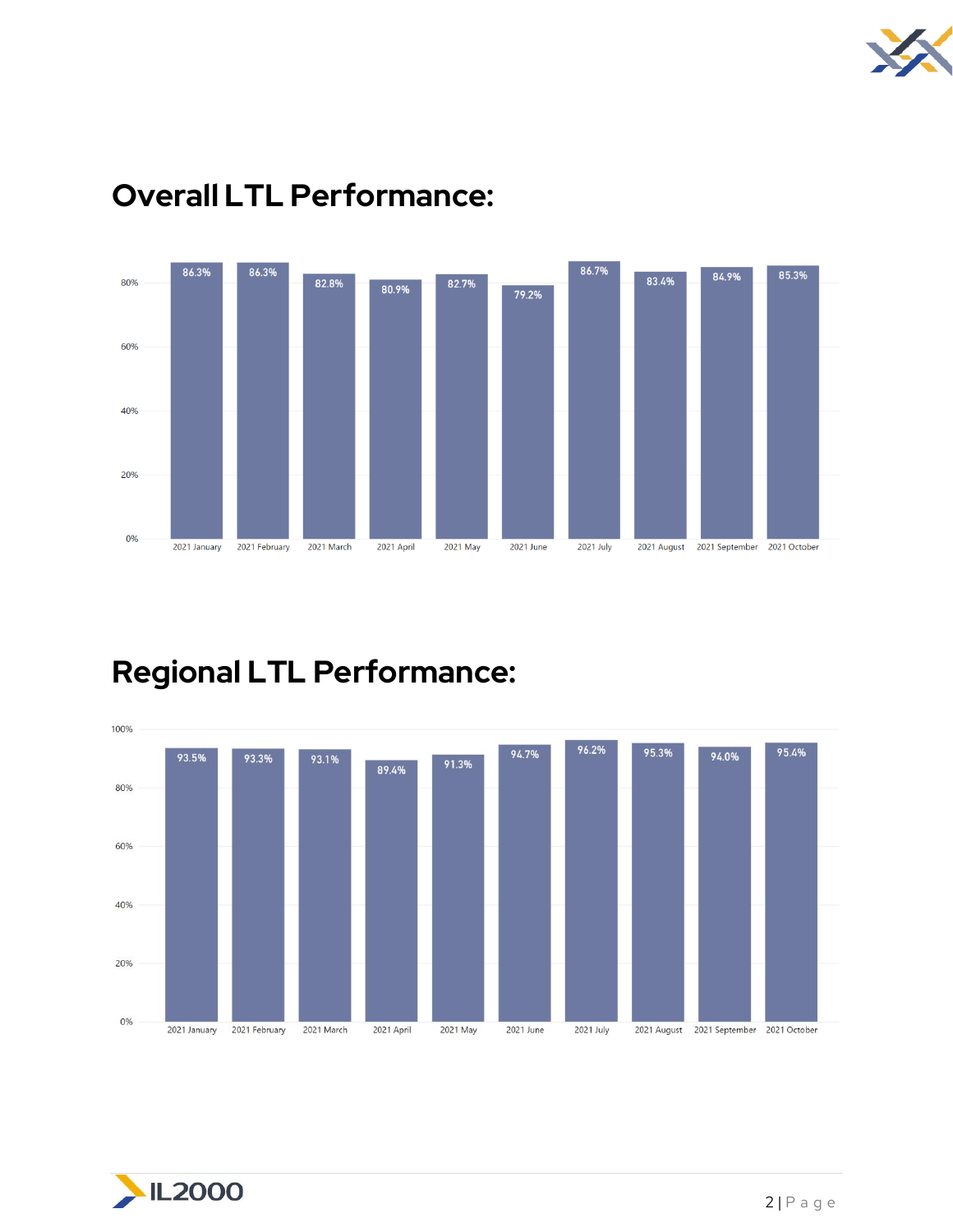

## **Truckload Update:**

- Truckload carries continue to "chase" high paying freight as they move drivers and equipment closer to the ports where rates have increased significantly
- Outbound Truckload rates from California to the Midwest and Great Lakes region are up 14.6% in the last 30 days (Current DAT average is \$3.36 vs \$2.93 using the 1 year average)
- Many Truckload carriers including Cargo Transporters announced their 2nd or 3rd pay increase to drivers in 2021
- On average Driver pay has increased on average by 12% among the publicly traded Truckload carriers in 2021
- All carriers are experiencing significant Wage and Fuel inflation and passing those costs on to shippers with Contract Rates nationally climbing from an average of \$2.36 per mile in November 2020 to \$3.04 per mile as we begin November of 2021



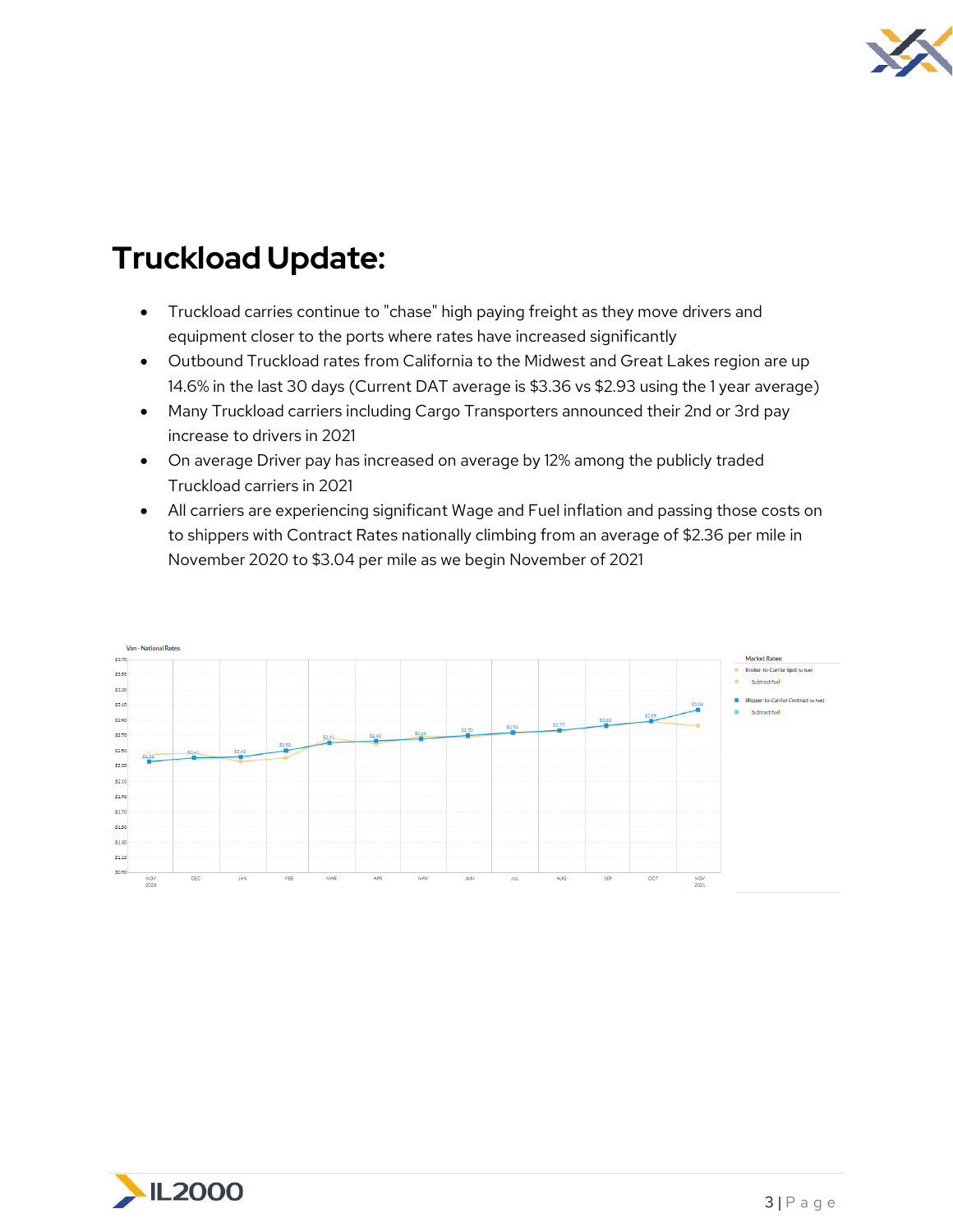



## **Outlook / Forecast and Budgeting for 2022:**

- For LTL budgeting shippers should expect rates to be 6-12% above current levels for 2022
- The key difference will depend on your average length of haul and number of minimum charge shipments
- Minimum Charge shipments will be increasing \$12.00 \$15.00
- Remember to take care of your carriers and treat them as PARTNERS
- Carrier switching is not an option in the current environment
- Minimizing cost increases and maximizing service requires leveraging technology
- IL2000's TMS is designed to present where carriers have capacity, consider least-cost options, and provide transit and service performance trade offs
- Build more time in transit and plan accordingly so you are not affected by an embargo that may only last a few days, but create a slower level of service
- For TL budgeting shippers should expect an overall increase of 6-8% in truckload rates in 2022
- Increases could be higher in Q1/Q2 and then level off or drop slightly in Q4 of 2022
- Increases will also be higher in areas where port delays continue
- Keys to keeping the real inflation that Truckload carriers are experiencing is to improve their utilization
- Increasing your lead time by 24 hours gives you access to additional carriers are are already planning 48 to 72 hours in advance

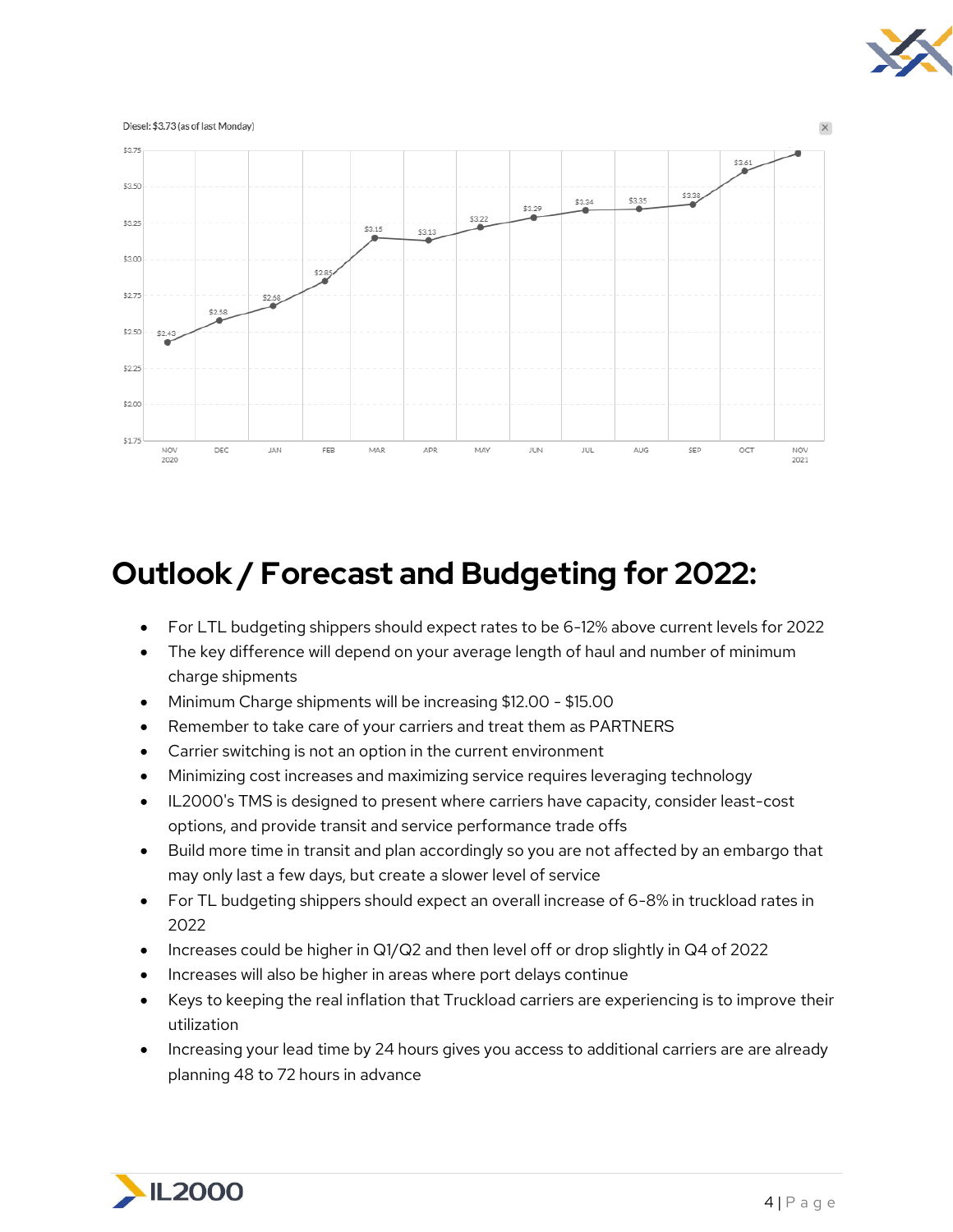

- Being flexible on pick-up days and pick-up times allows you to capture capacity that may have built a layover into the rate quote if they cannot get to the pickup location before 3 or 4 PM, but still have 4-6 hours of on duty time available
- Treat drivers with respect and consider them guests or visitors to your facility... clear and ample signage, designated parking, snacks, water, or soda
- Use your IL2000 team to access capacity and improve performance across dedicated, contract, and dynamic capacity solution